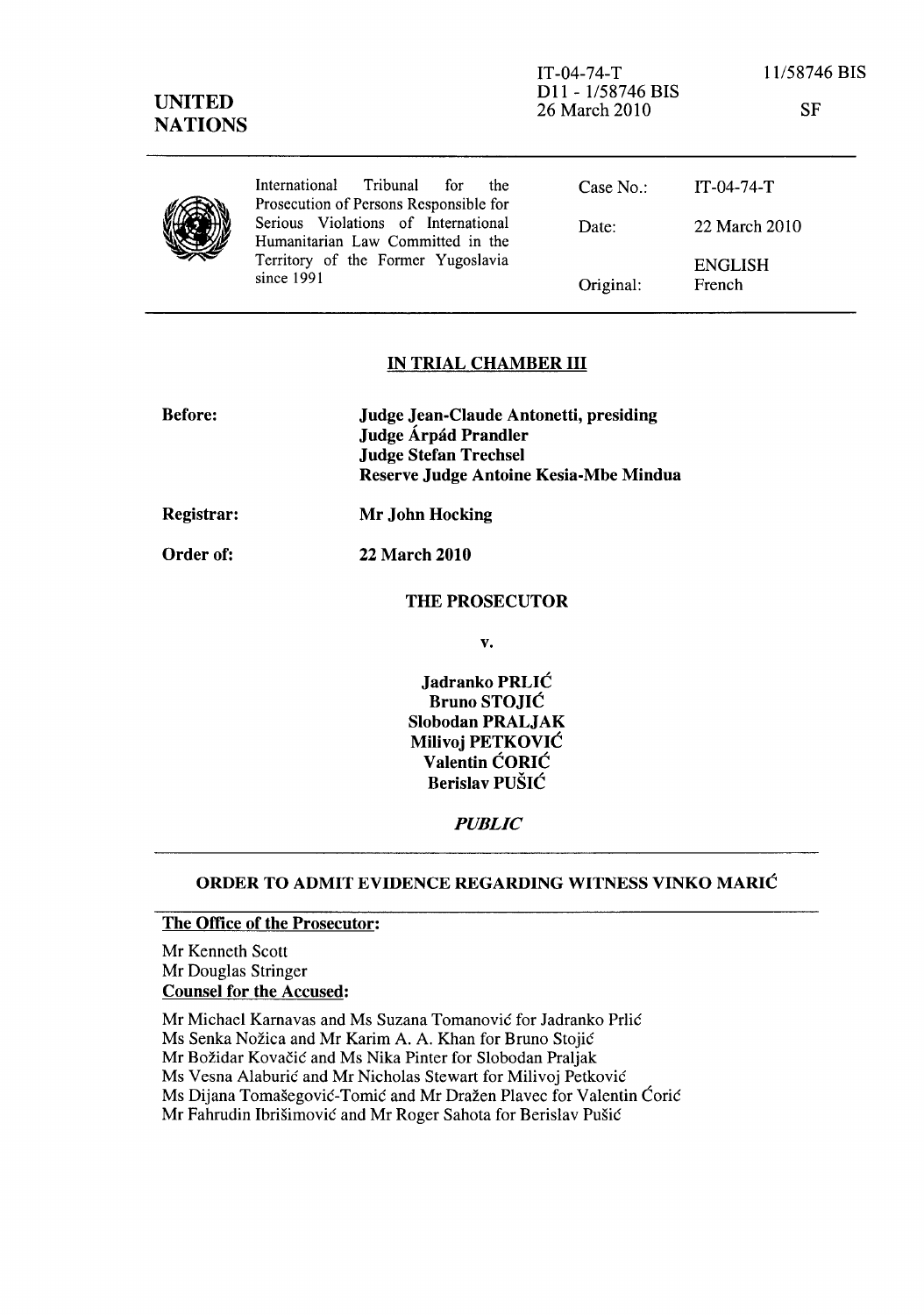**TRIAL CHAMBER III** ("Chamber") of the International Tribunal for the Prosecution of Persons Responsible for Serious Violations of International Humanitarian Law Committed in the Territory of the Former Yugoslavia since 1991 ("Tribunal"),

**NOTING** the request for the admission of 32 Exhibits presented by Counsel for the Accused Milivoj Petković ("Petković Defence")<sup>1</sup> and the request for the admission of five Exhibits presented by the Office of the Prosecutor ("Prosecution")<sup>2</sup> regarding the testimony of Vinko Marie ("Proposed Exhibit(s)") who appeared from 11 to 14 January 2010,

**NOTING** the oral decision rendered by the Chamber on 11 January 2010 by way of which the Chamber authorised the Petković Defence to add Proposed Exhibits 4D 02020, 4D 02021 and 4D 02022 to its exhibit list as set forth under Rule 65 *ter* of the Rules of Procedure and Evidence ("Rules") filed on 31 March 2008 (65 *ter* List"),<sup>3</sup>

**NOTING** the objections formulated by the Petković Defence against two Proposed Exhibits presented by the Prosecution, $4$  the objection formulated by Counsel for the Accused Bruno Stojie ("Stojie Defence") against one Proposed Exhibit presented by the Prosecution, $<sup>5</sup>$  the objections formulated by the Prosecution against three Proposed</sup> Exhibits presented by the Petković Defence,<sup>6</sup>

**NOTING** the oral decision rendered by the Chamber on 19 January 2010 by way of which it granted the parties an extension of time until 21 January 2010 within which to file their replies, $<sup>7</sup>$ </sup>

**NOTING** the Petkovic Defence reply to the objections formulated by the Prosecution against three Proposed Exhibits presented by the Petković Defence, $\delta$  the Prosecution reply to the objections formulated by the Stojie Defence against one Proposed Exhibit presented by the Prosecution $9$  and, finally, the Prosecution reply to the objections

 $1$ IC 01157.

 $^{2}$  IC 01158.

<sup>3</sup> Oral Decision of 11 January 2009, Transcript of Hearing in French ("T (F)"), pp. 48077 and 48078.

IC 01159.

IC 01160. IC 01161.

Oral Decision of 19 January 2010, T (F), p. 48605.

IC 01162.

 $^{\prime}$  IC 01163.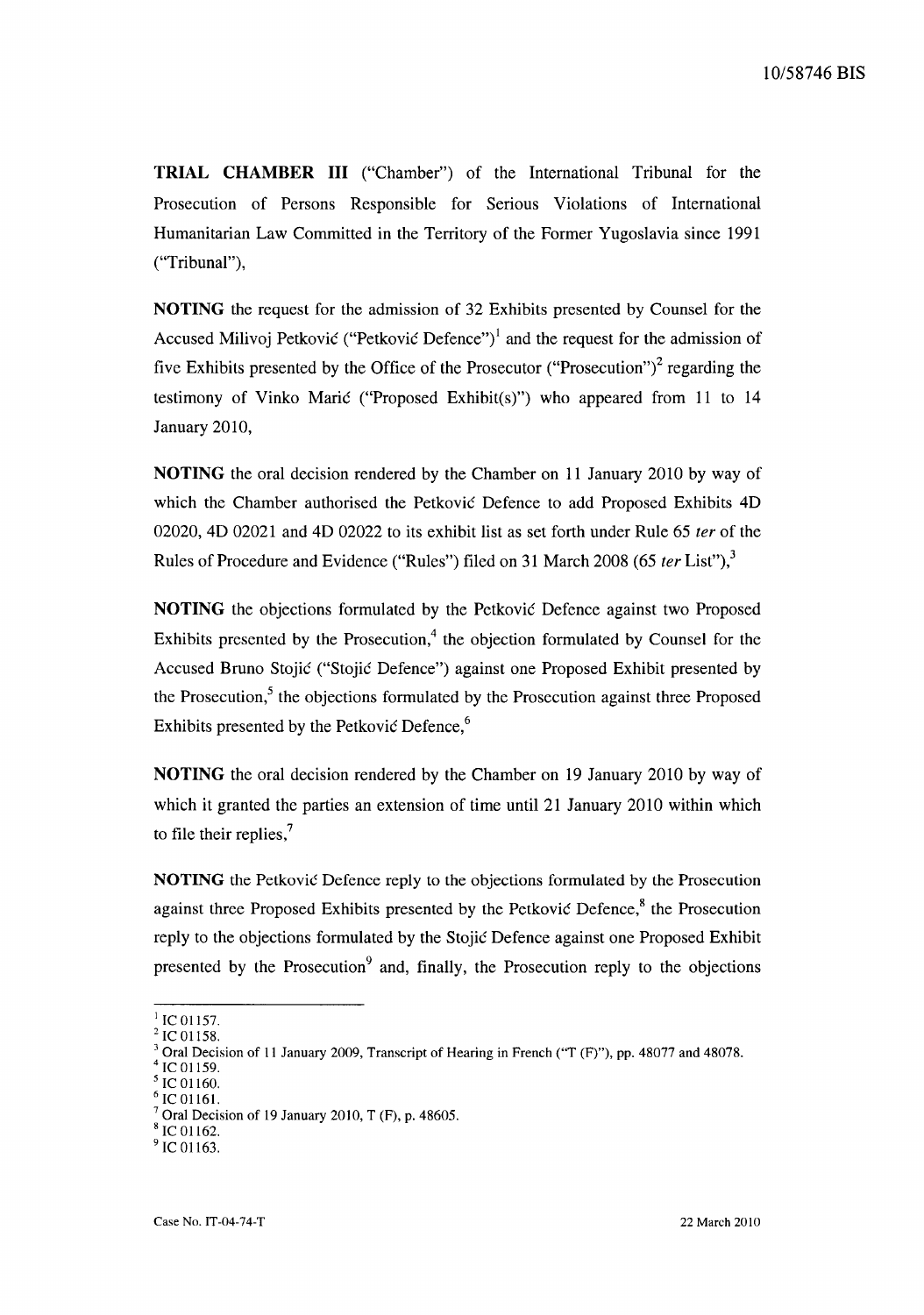formulated by the Petkovic Defence against two Proposed Exhibits presented by the Prosecution.<sup>10</sup>

**NOTING** the "Decision on Presentation of Documents by the Prosecution in Cross-Examination of Defence Witnesses", rendered publicly on 27 November 2008 ("Decision of 27 November 2008"),

**NOTING** the "Decision on the Interlocutory Appeal Against the Trial Chamber's Decision on Presentation of Documents by the Prosecution in Cross-Examination of Defence Witnesses", rendered publicly by the Appeals Chamber on 26 February 2009 ("Decision of 26 February 2009"), in which it confirmed the Decision of 27 November 2008,

**NOTING** the "Order Clarifying Decision of 27 November 2008", rendered publicly by the Chamber on 12 January 2010 ("Order of 12 January 2010"),

**CONSIDERING** that, *in limine,* the Chamber notes that the Proposed Exhibits 4D 00793 and 4D 01715 were already admitted by way of the "Order To Admit Evidence Regarding Witness Božo Pavlović" rendered publicly by the Chamber on 19 January 2010 ("Order of 19 January 2010"), and that the requests for the admission of these two Proposed Exhibits are, therefore, moot,

**CONSIDERING,** finally, that the Chamber notes that the reasons put forward by the Prosecution in support of its request to admit Proposed Exhibits P 05361 and P 03899 do not allow the Chamber to determine precisely the purpose for which it seeks their admission;<sup>11</sup> that the Petković Defence opposes the admission into evidence of Proposed Exhibit P  $05361^{12}$  and the Stojić Defence opposes the admission into evidence of Proposed Exhibit P  $03899$ ;<sup>13</sup> and that since these Proposed Exhibits are likely to contain inculpatory evidence, the Chamber finds that it is appropriate to consider these Proposed Exhibits as "mixed documents" within the meaning of the Decision of 27 November 2008,

 $^{10}$ IC 01164.

<sup>&</sup>lt;sup>11</sup> IC 01158, pp. 3 and 4; IC 01164, p. 1; IC 01163, pp. 1 and 2.

 $12$  IC 01159, pp. 1 and 2.

 $13$  IC 01160, pp. 1 and 2.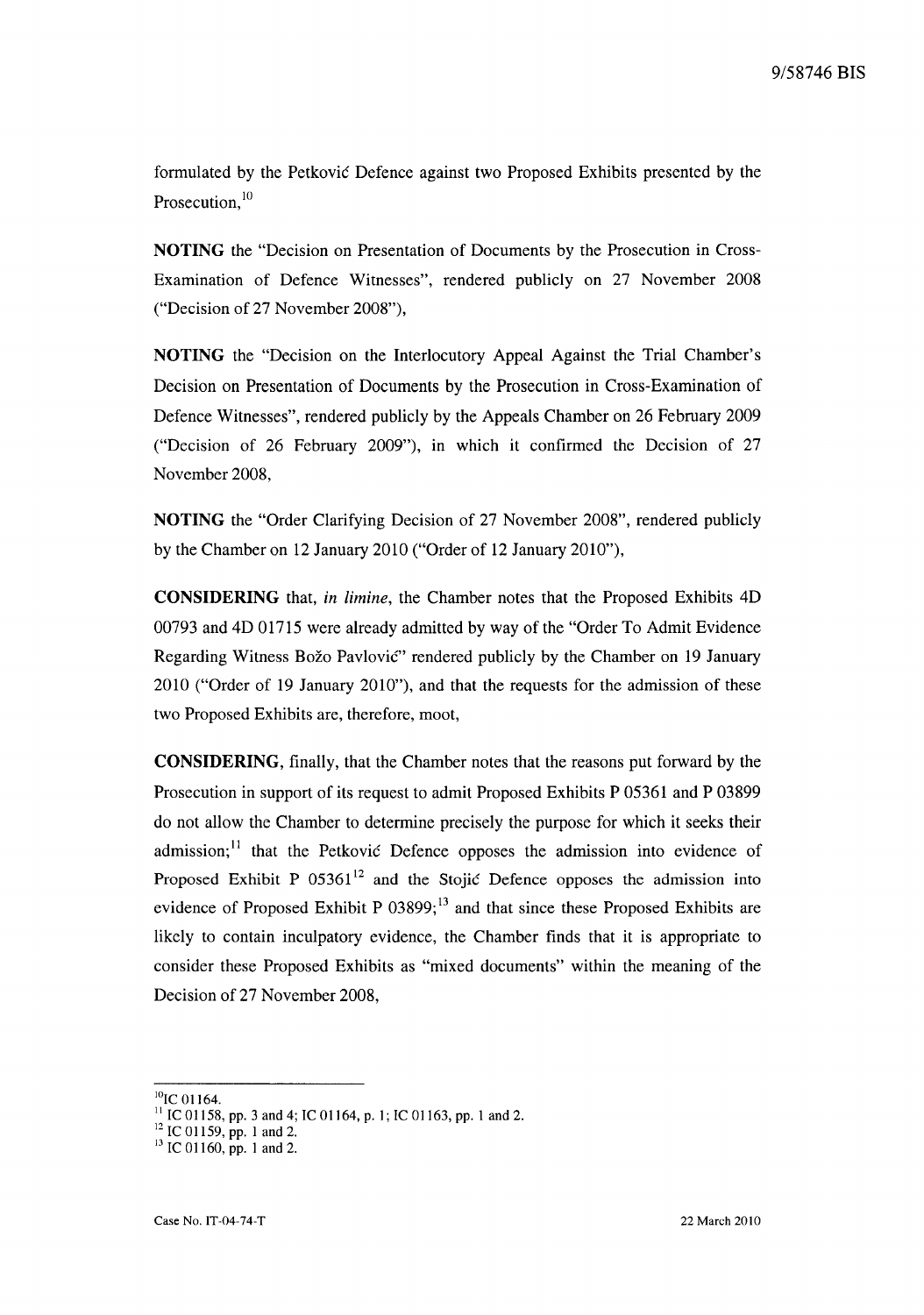**CONSIDERING** that on the issue of "mixed documents", the Chamber recalls that the Appeals Chamber specified in its Decision of 26 February 2009 that it is a matter for the Trial Chamber to determine to what purpose the "mixed documents" that it decides to admit into evidence will be used. $^{14}$ 

**CONSIDERING** that the Chamber notes that, in the case in point, the Prosecution explains its reason for having presented the evidence only after the close of its case, yet gives no explanation as to when it obtained the two Proposed Exhibits P 05361 and P 03899, nor how it obtained the said Proposed Exhibits, nor when it disclosed them to the Defence.<sup>15</sup>

**CONSIDERING** that the Chamber finds, consequently, that the Prosecution does not present sufficiently exceptional circumstances that would justify the consideration of these two Proposed Exhibits as inculpatory evidence; that it will consider the admissibility of these two Proposed Exhibits solely on the basis that they go to casting doubt on the credibility of Vinko Marić's testimony,

**CONSIDERING,** furthermore, that the Prosecution seeks the admission of Proposed Exhibit P 11162 by specifying notably that: 1) it obtained this document from Croatian archives on 8 December 2000; 2) it disclosed the said Exhibit to the Defence by way of the electronic disclosure system ("EDS") "a long time ago" and disclosed this Exhibit to the Defence again on 12 January 2010 before the Prosecution crossexamination of Witness Vinko Marić; 3) this Exhibit was not presented previously since the relevance of the artillery orders sent by the General Staff to Vinko Marie was only revealed with the disclosure of additional information to the 65 *ter* summary of Vinko Marie by the Petkovie Defence; 4) this Proposed Exhibit is relevant in that it demonstrates that the HVO were preparing for combat in Mostar on 9 May 1993 insofar as six days before that date, the Accused Petković and the Chief of Artillery of the General Staff Marko Stojčić sent an urgent request concerning the number of weapons and ammunition to certain operational areas, including that of the South-East and finally, 5) Witness Vinko Marie authenticated the said Proposed Exhibit and confirmed that he was one of the persons to whom the order was sent.<sup>16</sup>

<sup>&</sup>lt;sup>14</sup> Decision of 26 February 200, para. 29.

<sup>&</sup>lt;sup>15</sup> IC 01158, p. 4; IC 01164, pp. 1 and 2; IC 01163, pp. 1 and 2.

 $^{16}$  IC 01158, p. 1; IC 01164, pp. 3 and 4.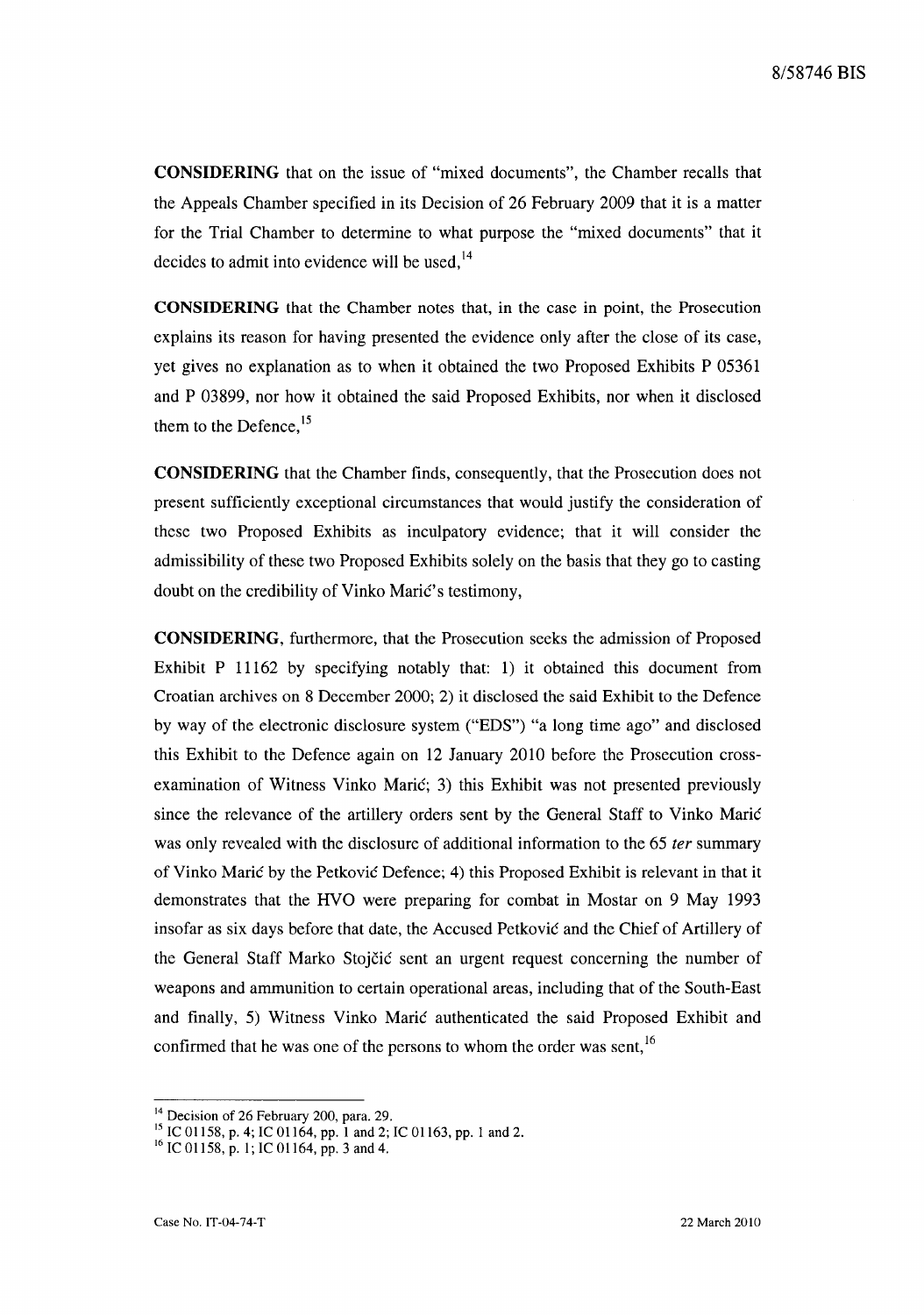**CONSIDERING** that the Petkovic Defence opposes the admission of the Proposed Exhibit P 11162 notably on the grounds that: 1) the Prosecution did not respect the requirements of the Chamber with regard to "new document" within the meaning of the Decision of 27 November 2008; 2) the English translation of Proposed Exhibit P 11162 does not correspond to the BCS original and 3) the Prosecution misinterprets the Proposed Exhibit,<sup>17</sup>

**CONSIDERING** that the Chamber notes once more that the Prosecution has not clearly specified the purposes for which it seeks the admission of this Proposed Exhibit,

**CONSIDERING** that in order to facilitate the work of both the Chamber and the parties, the Chamber invites the parties from this moment on to mention clearly in their written submissions whether they seek the admission of a "new document" within the meaning of the Decision of 27 November 2008 in order to test the credibility of the witness and/or as inculpatory evidence,

**CONSIDERING** that in light of the information provided by the Prosecution in its request for the admission of Proposed Exhibit P 11162, and the fact that the latter is likely to contain inculpatory evidence, the Chamber considers that it is appropriate to consider this document as a "mixed document",

**CONSIDERING** that the Chamber notes that the Prosecution has been in possession of this evidence since 2000 and that it disclosed it to the Defence on 12 January 2010; that, contrary to that put forward by the Prosecution, providing the Defence with this evidence by way of the EDS system is not a valid way of disclosing evidence within the meaning of Rules 66 and 68 of the Rules, insofar as the EDS system is, first and foremost, a tool designed to facilitate the electronic research of relevant documents in possession of the Prosecution; that, consequently, the Chamber cannot consider that this evidence was disclosed to the Defence in accordance with Rules 66 and 68 of the Rules,

**CONSIDERING** that since the Prosecution has been in possession of this evidence since the beginning of the case and that it claims that it is relevant with regard to the HVO preparations for combat in Mostar on 9 May 1993, a subject that has been

 $17$  IC 01159, pp. 2-5.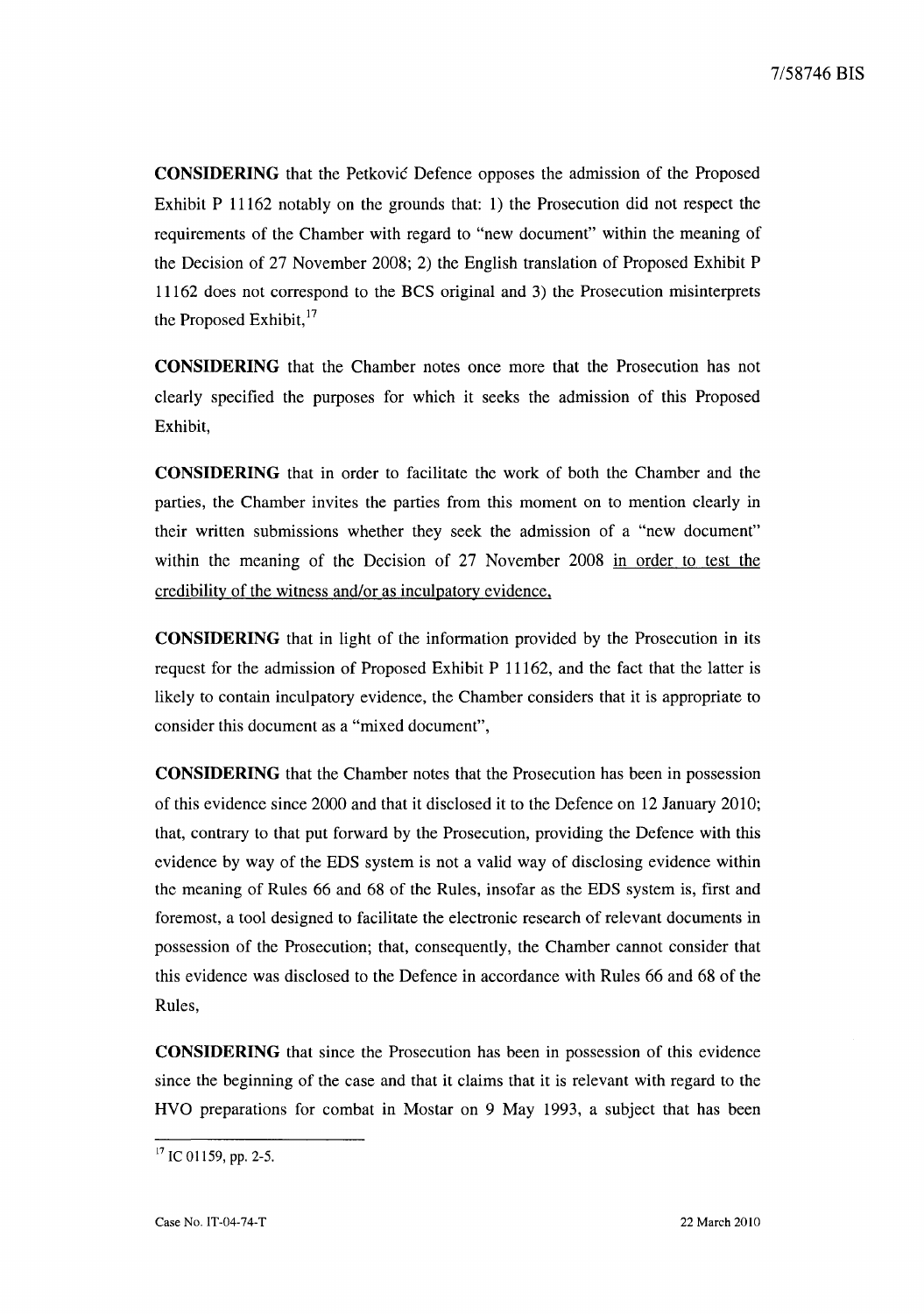brought up repeatedly by Prosecution witnesses, the Chamber finds that it should have requested the admission of this evidence during the presentation of its case,

**CONSIDERING** that the Chamber, therefore, is not satisfied with the reasons submitted by the Prosecution to justify why it had not presented this evidence during the presentation of its case; that, consequently, the explanations given by the Prosecution on this point cannot be considered as "exceptional reasons in the interests of justice" that would justify the consideration of Proposed Exhibit P 11162 as inculpatory evidence at this stage of the proceedings; that the Chamber will, therefore, examine the admissibility of this Proposed Exhibit solely in that it goes to casting doubt on the credibility of Witness Vinko MariC,

**CONSIDERING,** finally, that the Petkovic Defence requests the admission of two Proposed Exhibits P 01928 and P 06491 and indicates that they are not on its 65 *ter*  List and that they were presented during its re-examination of Witness Vinko Mari $\zeta$ <sup>18</sup>

**CONSIDERING** that the Prosecution does not oppose the admission of these two Proposed Exhibits,<sup>19</sup>

**CONSIDERING** that the Chamber finds, as does the Petkovie Defence, that the two Proposed Exhibits P 01928 and P 06491 are not on the Petkovie Defence 65 *ter* List and that the said Exhibits were used during the re-examination of Witness Vinko Mari $\zeta$  by the Petkovic Defence,  $^{20}$ 

**CONSIDERING** that the Chamber does not take issue with the prospect that the party presenting a witness requests the admission of documents which are not on its *65 ter* List and that it presented during its re-examination of the witness, provided that these documents were presented in order to respond to a new subject dealt with for the first time during the cross-examination, $^{21}$ 

**CONSIDERING,** however, that the Petkovie Defence has given no explanation, neither during the hearing nor in its request for admission, as to which new subject dealt with during the cross-examination the Proposed Exhibits P 01928 and P 06491

<sup>&</sup>lt;sup>18</sup> IC 01157, pp. 15 and 16.

 $^{19}$  IC 01161.

<sup>&</sup>lt;sup>20</sup> Hearing of 14 January 2010, T (F) pp. 48406 and 48414.

<sup>21 &</sup>quot;Order To Admit Evidence Regarding Witness Radmilo Jasak", public, 18 March 2010.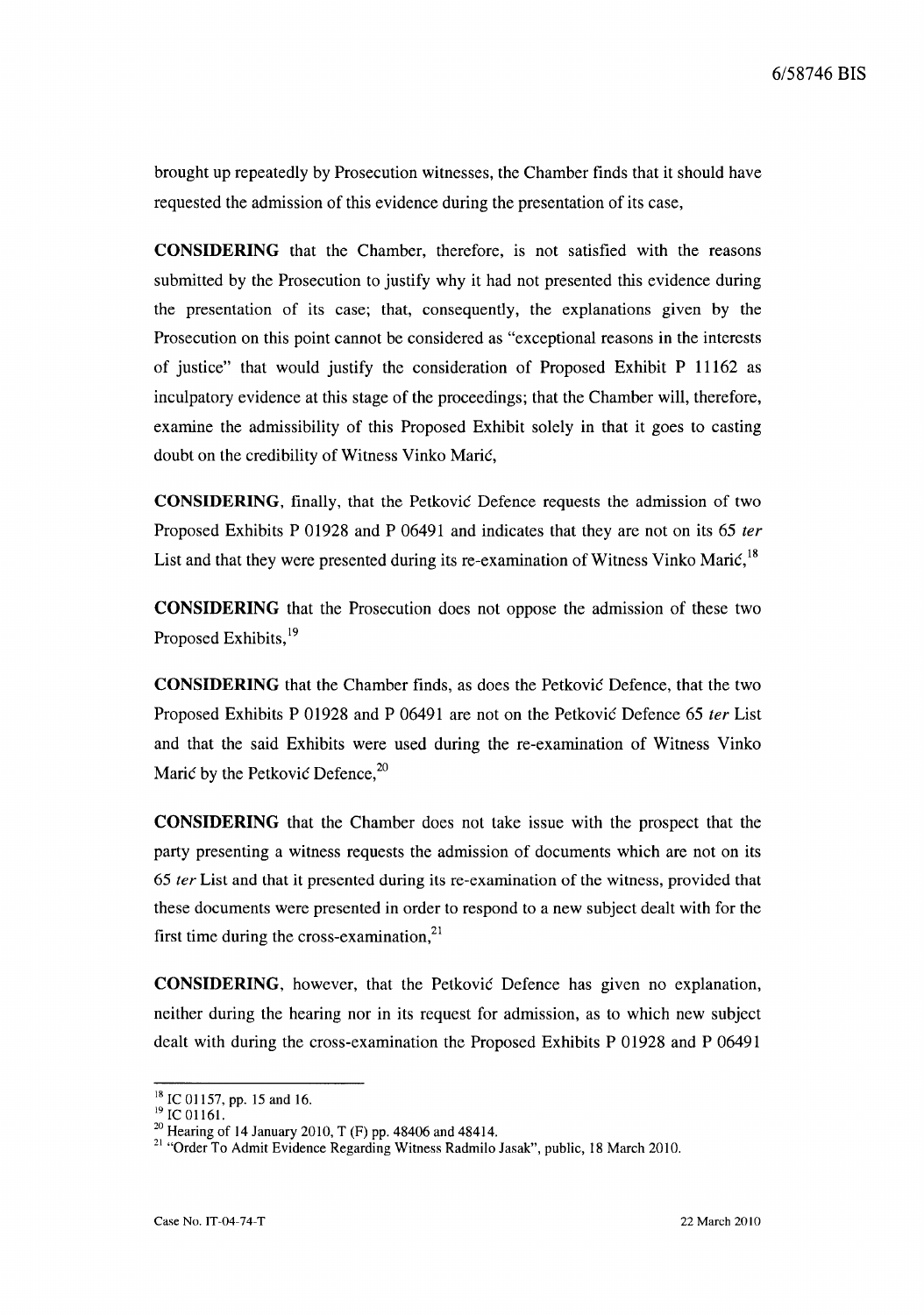relate, and, as such, has not justified the fact that the Proposed Exhibits are not on its *65 ter* List,

CONSIDERING, consequently, that the Chamber dismisses the Petkovie Defence request for admission with regard to the Proposed Exhibits P 01928 and P 06491,

CONSIDERING that the Chamber has examined each of the Proposed Exhibits on the basis of the admissibility criteria set out in the "Decision on the Admission of Evidence", rendered by the Chamber on 13 July 2006, and in the "Decision Adopting Guidelines for the Presentation of Defence Evidence", rendered by the Chamber on 24 April 2008,<sup>22</sup>

CONSIDERING that the Chamber decides to admit into evidence the documents indicated as "Admitted" in the Annex attached to this decision since they were put to Witness Vinko Marie and bear sufficient indicia of relevance, probative value and reliability,

CONSIDERING, however, that the Chamber decides to admit into evidence the Proposed Exhibits P 03899, P 05361 and P 11162 solely in that they go to challenging the credibility of Witness Vinko Marie,

#### FOR THE FOREGOING REASONS,

PURSUANT TO Rules 54 and 89 of the Rules.

DISMISSES AS MOOT the Petkovie Defence request with regard to the Proposed Exhibits 4D 00793 and 4D 01715,

PARTIALLY GRANTS the requests of the Petković Defence and the Prosecution,

DECIDES that it is appropriate to admit into evidence the Proposed Exhibits P 03899, P 05361 and P 11162 solely in that they go to challenging the credibility of Witness Vinko Marić, AND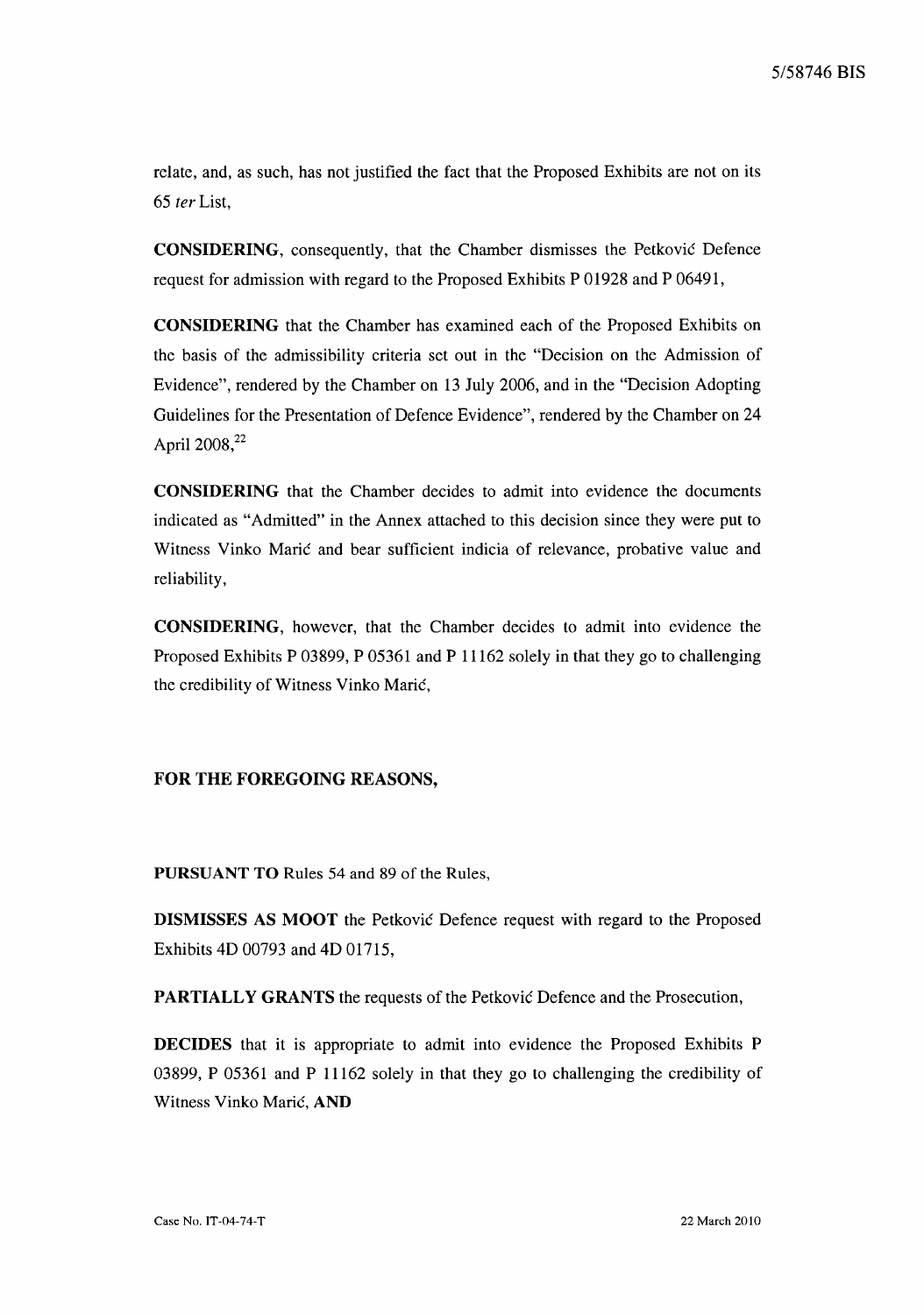**DECIDES** that it is appropriate to admit into evidence the Proposed Exhibits indicated as "Admitted" in the Annex attached to this decision,

**AND,** 

**DENIES BY A MAJORITY** and in all other respects the requests for the admission of the Proposed Exhibits of the Petkovic Defence and the Prosecution, for the reasons stated in the Annex attached to this Order,

**The Presiding Judge attaches a dissenting opinion to this Order.** 

Done in English and in French, the French version being authoritative.

/signed/

Jean-Claude Antonetti

Presiding Judge

Done this twenty-second day of March 2010

At The Hague

The Netherlands

**[Seal of the Tribunal]** 

 $22$  Guideline No. 8 regarding the admission of documentary evidence by way of a witness.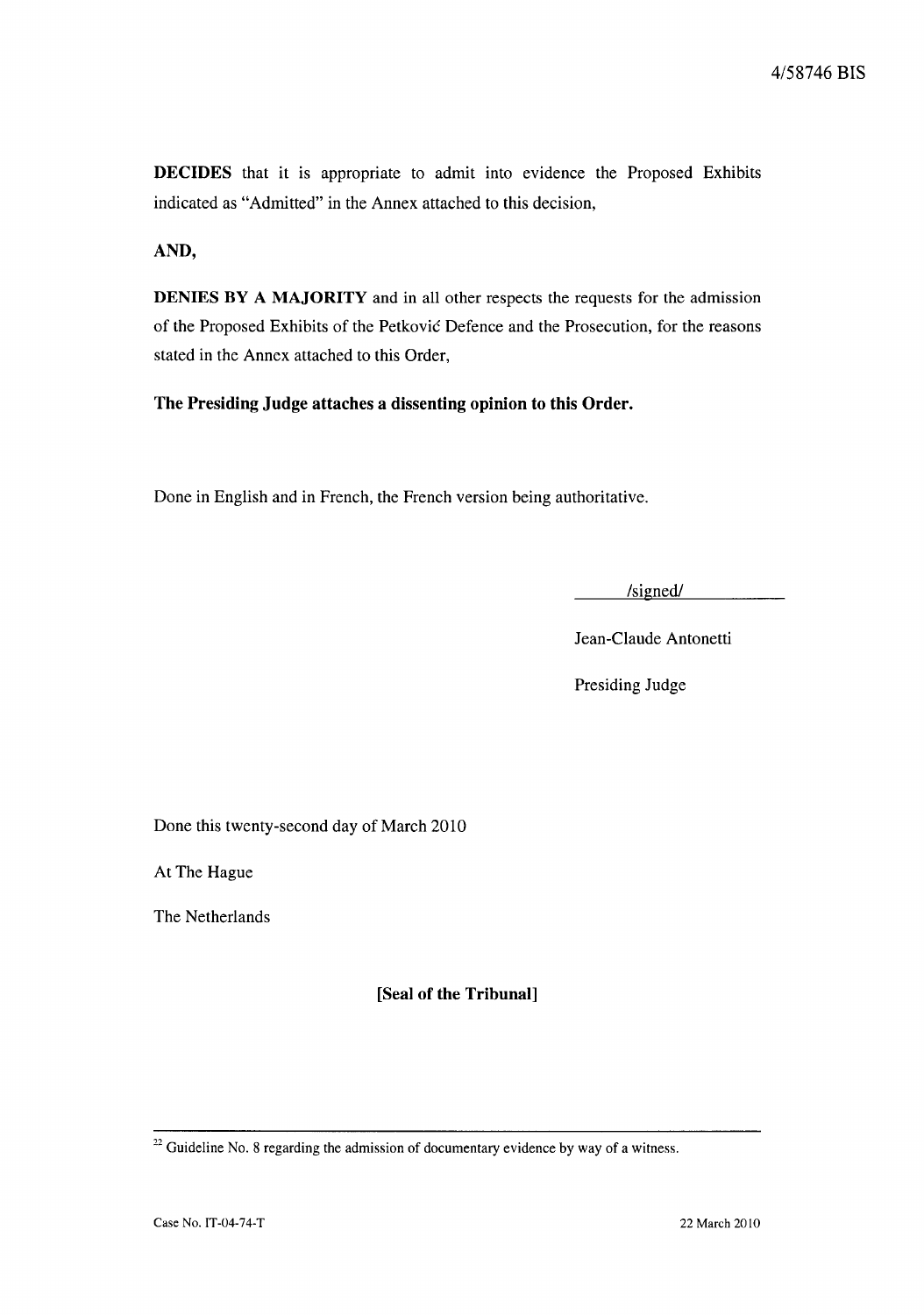# **Annex**

| <b>Exhibit Number</b> | <b>Party Proposing Admission</b> | <b>Admitted/Not Admitted/Marked</b>                                                                                                                                                                                                                                                                                                                   |
|-----------------------|----------------------------------|-------------------------------------------------------------------------------------------------------------------------------------------------------------------------------------------------------------------------------------------------------------------------------------------------------------------------------------------------------|
|                       | of the Exhibit                   | for Identification (MFI)                                                                                                                                                                                                                                                                                                                              |
| 4D 00488              | Petković Defence                 | Admitted.                                                                                                                                                                                                                                                                                                                                             |
| 4D 00615              | Petković Defence                 | Admitted.                                                                                                                                                                                                                                                                                                                                             |
| 4D 00616              | Petković Defence                 | Admitted.                                                                                                                                                                                                                                                                                                                                             |
| 4D 00741              | Petković Defence                 | Admitted.                                                                                                                                                                                                                                                                                                                                             |
| 4D 00754              | Petković Defence                 | Admitted.                                                                                                                                                                                                                                                                                                                                             |
| 4D 00778              | Petković Defence                 | Admitted.                                                                                                                                                                                                                                                                                                                                             |
| 4D 00786              | Petković Defence                 | Admitted.                                                                                                                                                                                                                                                                                                                                             |
| 4D 00793              | Petković Defence                 | Moot (Reason: already admitted by<br>way of the Order of 19 January<br>2010).                                                                                                                                                                                                                                                                         |
| 4D 01180              | Petković Defence                 | Admitted.                                                                                                                                                                                                                                                                                                                                             |
| 4D 01225              | Petković Defence                 | Admitted.                                                                                                                                                                                                                                                                                                                                             |
| 4D 01404              | Petković Defence                 | Admitted.                                                                                                                                                                                                                                                                                                                                             |
| 4D 01534              | Petković Defence                 | Admitted.                                                                                                                                                                                                                                                                                                                                             |
| 4D 01547              | Petković Defence                 | Admitted.                                                                                                                                                                                                                                                                                                                                             |
| 4D 01625              | Petković Defence                 | Admitted.                                                                                                                                                                                                                                                                                                                                             |
| 4D 01628              | Petković Defence                 | Admitted.                                                                                                                                                                                                                                                                                                                                             |
| 4D 01629              | Petković Defence                 | Admitted.                                                                                                                                                                                                                                                                                                                                             |
| 4D 01675              | Petković Defence                 | Admitted.                                                                                                                                                                                                                                                                                                                                             |
| 4D 01676              | Petković Defence                 | Admitted.                                                                                                                                                                                                                                                                                                                                             |
| 4D01680               | Petković Defence                 | Admitted.                                                                                                                                                                                                                                                                                                                                             |
| 4D 01681              | Petković Defence                 | Admitted.                                                                                                                                                                                                                                                                                                                                             |
| 4D 01702              | Petković Defence                 | Admitted.                                                                                                                                                                                                                                                                                                                                             |
| 4D 01715              | Petković Defence                 | Moot (Reason: already admitted by<br>way of the Order of 19 January<br>$2010$ ).                                                                                                                                                                                                                                                                      |
| 4D 01719              | Petković Defence                 | Admitted.                                                                                                                                                                                                                                                                                                                                             |
| 4D 01722              | Petković Defence                 | Admitted.                                                                                                                                                                                                                                                                                                                                             |
| 4D 02020              | Petković Defence                 | Admitted.                                                                                                                                                                                                                                                                                                                                             |
| 4D 02021              | Petković Defence                 | Admitted.                                                                                                                                                                                                                                                                                                                                             |
| 4D 02022              | Petković Defence                 | Admitted.                                                                                                                                                                                                                                                                                                                                             |
| P 02712               | Petković Defence                 | Admitted.                                                                                                                                                                                                                                                                                                                                             |
| P 04743               | Petković Defence                 | Admitted.                                                                                                                                                                                                                                                                                                                                             |
| P01928                | Petković Defence                 | Not admitted (The document is not<br>on the Petković Defence 65 ter List<br>and the latter did not explain during<br>the hearing or in its request as to<br>which new subject dealt<br>with<br>during the cross-examination this<br>document relates, and, as such, did<br>not justify why it was unable to put<br>it previously on its 65 ter List). |
| P 06491               | Petković Defence                 | Not admitted (The document is not<br>on the Petković Defence 65 ter List<br>and the latter did not explain during                                                                                                                                                                                                                                     |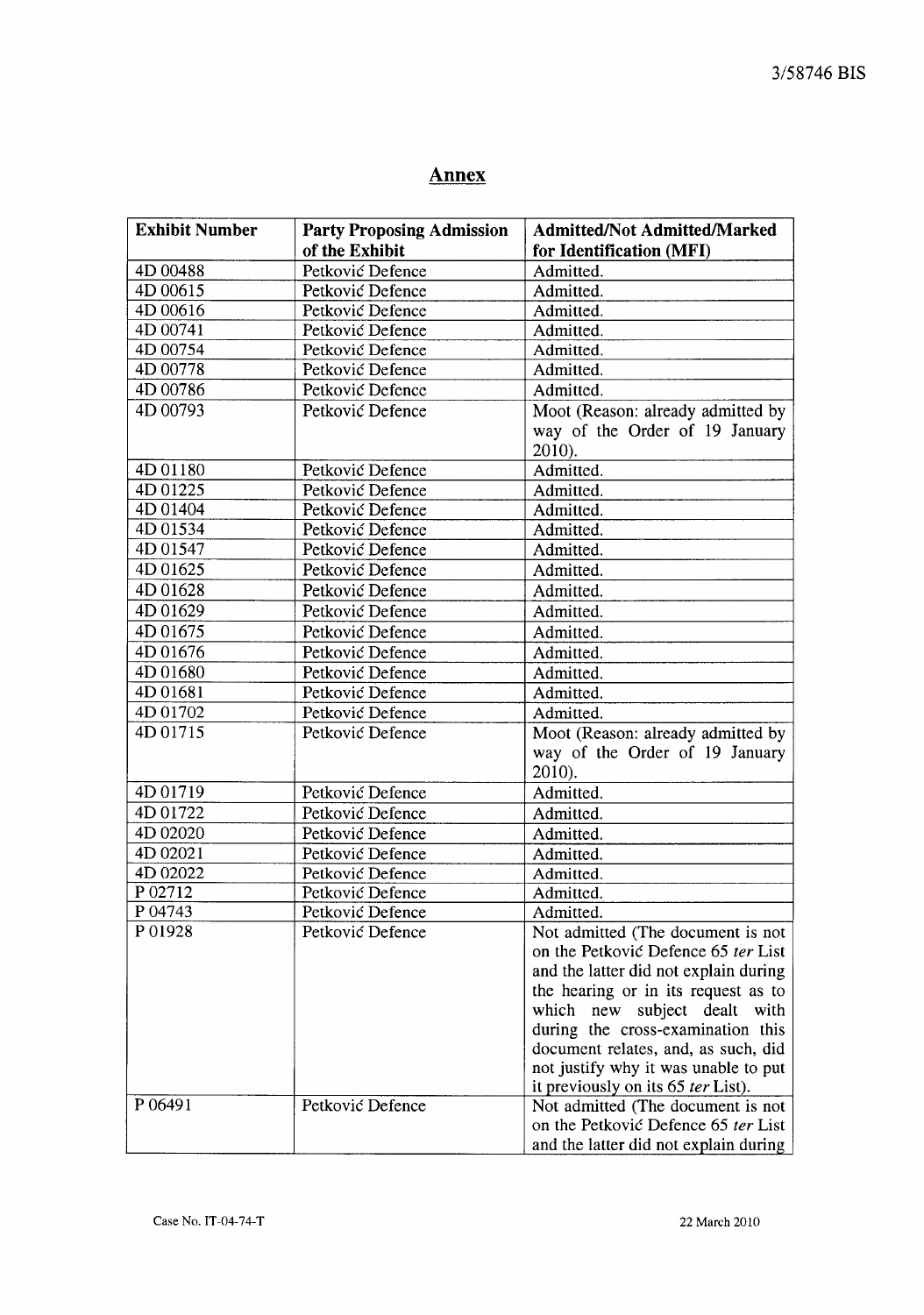|         |                                     | the hearing or in its request as to<br>which new subject dealt with<br>during the cross-examination this<br>document relates, and, as such, did<br>not justify why it was unable to put<br>it previously on its 65 <i>ter</i> List). |
|---------|-------------------------------------|--------------------------------------------------------------------------------------------------------------------------------------------------------------------------------------------------------------------------------------|
| P 11162 | Prosecution                         | Admitted solely in that it goes to<br>challenging the credibility<br>-of<br>Witness Vinko Marić.                                                                                                                                     |
| P01998  | Prosecution and Petković<br>Defence | Admitted.                                                                                                                                                                                                                            |
| P 02209 | Prosecution                         | Admitted.                                                                                                                                                                                                                            |
| P 03899 | Prosecution                         | Admitted solely in that it goes to<br>challenging the credibility<br>- of<br>Witness Vinko Marić.                                                                                                                                    |
| P 05361 | Prosecution                         | Admitted solely in that it goes to<br>challenging the credibility<br>of<br>Witness Vinko Marić.                                                                                                                                      |